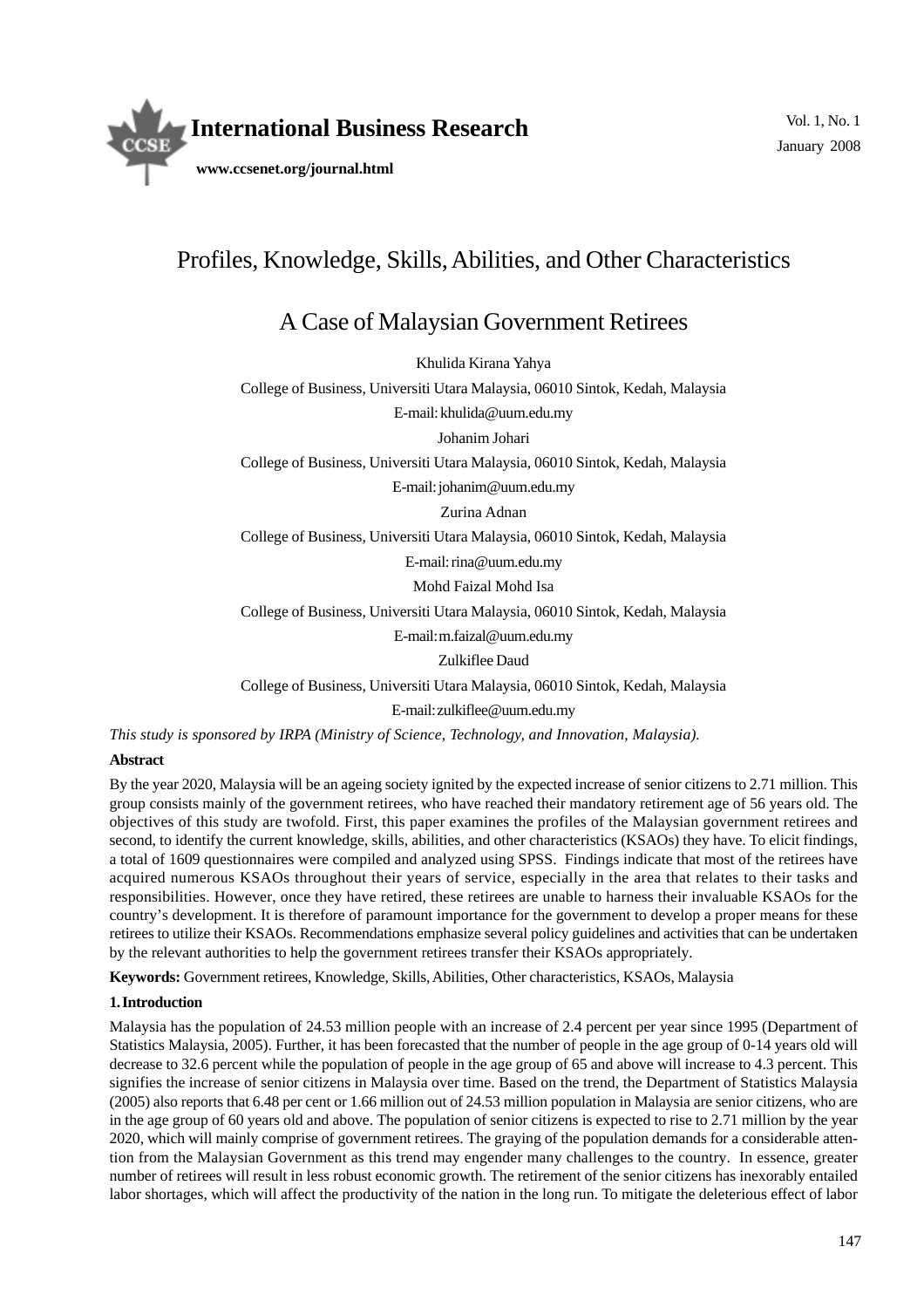shortages, opportunity should be created for the retirees to remain in their respective employment if they choose to do so. In fact, retirees are the resourceful and resilient human capital, based on the premise that people who are reaching 55 years old are still healthy, active, efficient, and dynamic in performing their tasks (Lum, 1992).

In a parallel fashion, the Eighth Malaysia Plan has brought to light the principle thrust of human resource development. This plan calls for the creation of a strong human resource base to support the development of knowledge-based economy and to enhance the country's productivity and competitiveness. Given this, efforts have been taken to develop an efficient and responsive education and training system to fulfill the demand for a knowledgeable and highly skilled workforce (Economic Planning Unit, 2005). Not only that, the workforce has to be equipped with positive values to ensure Malaysia becomes a developed nation by the year 2020. Nevertheless, the ageing population increase may hamper the process of developing a highly skilled workforce prerequisite in achieving Malaysia's 2020 Vision. This is due to the reduced number of capable workforce attributed to the mandatory retirement age, which is 56 years old. Compared to most developed countries where the retirement age is 65 years old, Malaysia's civil servants retired 5-10 years earlier. Hence, their contributions to the country have come to halt and their invaluable KSAOs are put to waste. These situations prompted the need to examine the Malaysian government retirees' profiles and KSAOs. Further, this study will identify how the respondents' KSAOs can be useful to the country's national development.

# **2. Literature Review**

# *2.1 Retirees in National Development*

The term retirement has been defined in different ways but it conveys the similar idea. For instance, Whitbourne (2001) described retirement as a withdrawal from the work force altogether or the end of a person's active working life. In a similar vein, Feldman (1994) defined retirement as the exit from an organizational position or career path of considerable duration, taken by individuals after middle age with the intention of reduced psychological commitment to work thereafter. Sterns and Gray (1998) explicated that retirement is a gradual process that includes at least five phases - an anticipatory period that may last for decades, the decision itself, the act of retirement, continual adjustment following the actual event, and further decisions regarding the structuring of the individual's life and activity patterns. This study adopts a more concise definition in which government retirees are operationalized as employees who used to work as the civil servants, consisting of those who have undergone mandatory or optional retirement. There are 513 689 government's retirees in Malaysia that had served in various organizations or local governments departments *("Retiree extension*", 2005). According to the Public Service Department (2005), a total of 22 000 civil servants retire every year with 12,000 undergo mandatory retirement, an average of 5 000 take up optional retirement, and another 5 000 retire because of privatization. Only a small portion retires for health and other reasons. A study by Singh (2001) shows that every year, more than 18 000 government servants have retired from the civil service throughout Malaysia. The study also indicates there are 295 224 pensioners and 111 247 pension recipients in the first quarter of the year 2001. It is estimated that by the end of 2005, there will be more than 513 689 government retirees in Malaysia.

To date, the issue of retirement impacting the labor force has received much attention among scholars. According to Carter (2004), there has been some concern in the US about the impact of the upcoming baby boomers retirement era, which may engender labor shortage. Carter (2004) also noted retirees are the important source of intellectual capital due to vast KSAOs acquired during their previous employment. Thus, rehiring retirees on a contract basis appears to be necessary in ensuring continuous availability of human resources (Carter, 2004). This supposition corroborates to Lim's (2002) empirical study that found 75 percent of the Singaporean retirees are willing to work part-time in the same occupation or in the same industry. This implies that retirees are still interested to rejoin the workforce so as to enhance their KSAOs in the new employment.

Drawing on the above statistics, it is evident that the number of retirees is increasing. Nonetheless, their crucial role in developing the nation should bear continued attention from the relevant authorities so as to ensure that retirees' KSAOs can be appropriately and adequately used after retirement.

# *2.2 Knowledge, Skills, Abilities, and Other Characteristics*

Knowledge, skills, abilities, and other characteristics are the key to efficacious organizational outcomes. Knowledge refers to the facts that people learn and strategies they learn by using the fact (Blanchard and Thacker, 1999). Bloom (1984) defined knowledge as the recall of information including methodology, principles and theories. Krager, Ford and Salas (1993) defined knowledge as the information someone acquire and place into memory, how it is organized into the structure of what one already know, and understanding of how and when to use the information.

According to Dunnette (1976), skill is the capacities needed to perform a set of tasks, which are acquired from training and job-related experience. Skill is reflected on the extent a person is able to carry out a specific action, for instance effective communication. Further, skill is dependent on knowledge whereby a person must know 'what' to do and 'when' to do it. However, knowing 'what' and 'when' to do something is different from actually 'able' to do it. Henderson (2000) added that skill refers to dexterity, accuracy, and alertness required in understanding the workflow or levels of complexity in the use of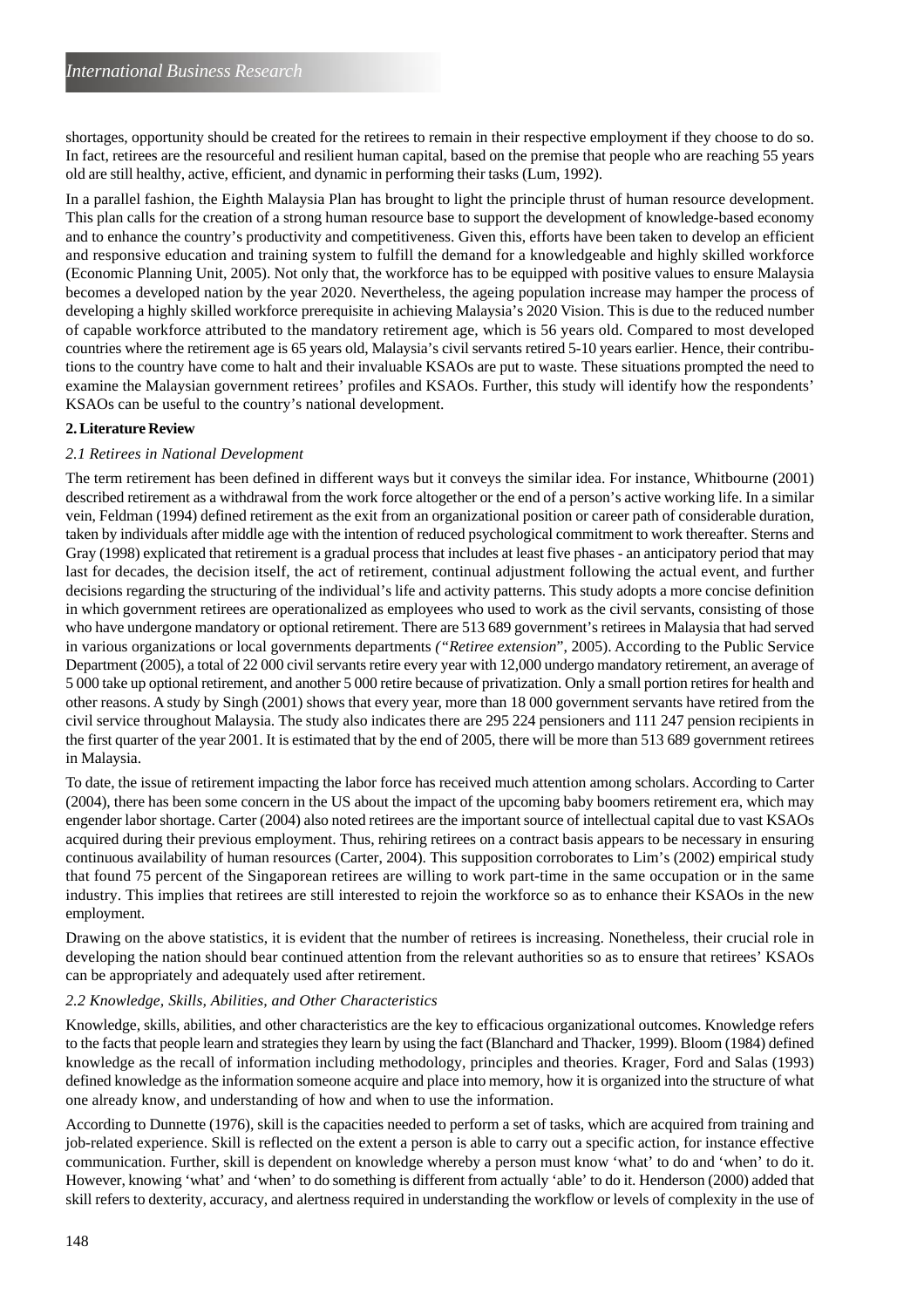and interaction with both human and nonhuman resources in performing assignments. Interaction with human requires individuals to be accurate and alert in managing mental, situation, and creativity (Ivancevich, 2003). Skills also require individual to be accurate or alert in use of precision and non-precision tools, such as advance operating equipment and technological systems, advance keyboard devices, simple settings, and so forth. Likewise Dunnette (1976), Desimone, Werner, and Harris (2002) believed that skills can be developed over time by attending training programs. Lim's (2002) study reports that almost 67 percent of the retirees in Singapore are willing to undergo training to keep themselves abreast with the current KSAOs. Nonetheless, Steinberg, Najman, Donald, McChesney-Clark, and Mahon (1994), revealed that training is more frequently given to the younger employees compared to their older counterparts.

Even though Blanchard and Thacker (1999) argued that ability can hardly be distinguished from knowledge and skill, Fleishman (1972) defined abilities as the general capacities related to performing a set of tasks. Abilities, which originates from hereditary and experience, can be developed over time (Fleishman, 1972). Similarly, Henderson (2000) described ability as a general trait or quality acquired by an individual, which is useful in performing a range of tasks. Unlike skills, ability is less likely to change over time because it is applicable across various tasks of different jobs. Abilities can be categorized into cognitive abilities, psychomotor abilities, physical abilities, and sensory abilities (Henderson, 2000).

Other characteristics are all other aspects, besides knowledge, skills, and abilities, which are crucial to the job. It is crucial for employees to have other characteristics before entering employment relationships. For instance, employers have to make sure that the selected employees possess values that are consistent with the organizational culture and values (Heneman & Judge, 2003). According to Heneman and Judge (2003), other characteristics can be categorized into three main groups: (i) legal requirements, for example possession of license, citizens or legal alien, geographic residency, security clearance, etc.; (ii) availability requirements, such as for instance starting date, worksite locations, travel, attendance and tardiness, etc. and (iii) character requirements, for example moral, work ethic, background, honesty, and integrity. In this study, other characteristics are gauged in terms of work styles and job values. Work styles are further subdivided into achievement orientation, social influence, practical intelligence, conscientiousness, adjustment, and interpersonal orientation. Job values are measured in the aspects of achievement, status, autonomy, and altruism.

Based on the above conceptualizations of KSAOs, this study intends to examine the profiles of the Malaysian government retirees and to identify the current knowledge, skills, abilities, and other characteristics (KSAOs) that the government retirees have.

# **3. Methodology**

In Malaysia, there are about 513 689 government retirees ("*Retirees extension*", 2005). Nonetheless, only 15 519 retirees have registered as members of the Malaysian Government Retirees Association (MGRA). Questionnaires were designed to examine the profiles, KSAOs and contributions of retirees. Items in the questionnaire were adapted from Martocchio (2002). A total of 3000 questionnaires were distributed to MGRA members and 1 633 questionnaires or 53.37 percent were collected. However, only 1 609 questionnaires were used for further analysis. Data in this study was analyzed using Statistical Package for Social Sciences (SPSS) version 13.0.

# **4. Findings**

#### *4.1 Demographic Characteristics*

This section presents the demographic profiles of the respondents. It is divided into three sub-sections, namely demographic characteristics, retirement profile, and income status. Findings reveal that 1 277 respondents of the study are male, while 332 respondents are female. From 1 609 respondents, 561 of respondent are above 65 years old and most of them, i.e. 1 407 respondents, are Malay and Muslim. These respondents are from 14 states of Malaysia i.e. 16.6 percent from Pahang, 14 percent from Kedah, 11.4 percent from Selangor, 9.9 percent from Perak 8.4 percent from Negeri Sembilan, 6.6 percent from Sarawak, 6.1 percent from Johor, 5.7 percent from Pulau Pinang, 5.3 percent from Perlis, 4.7 percent from Terengganu, 3.5 percent from Kelantan, 3.2 percent from Melaka, 2.9 percent from Sabah, and 1.8 percent from Wilayah Persekutuan. Based on the education level, majority of the respondents (1265 respondents) possess SPM/MCE or O-Level equivalence, SRP or lower certificate education (LCE), or standard six or primary education (refer Table 1).

Additionally, finding depicts that 1 447 respondents have undergone mandatory retirement between the year 1984 and 2005. Additionally, 538 respondents (33.4 percent) were in the education service while 483 respondents or 30.0 percent were teachers. Results also show that 1240 respondents (77.1 percent) are living with their spouses and 82 respondents (5.1 percent) are living alone. Only 6 respondents are residing in senior citizens homes and welfare homes (refer Table 2). Further, findings show that 87.3 percent of the respondents' main source of income is pension, 4.3 percent are from children or family, 3.9 percent are from business sources, 1.4 percent are from investment, and 2.8 percent are from other sources. Additionally, 87.6 percent receive pension amount of RM1 500 or more, 79.2 percent receive monthly income less than RM1 500, and 28.3 percent have to pay their housing loan installments (refer Table 3).

# *4.2 Knowledge, Skills, Abilities, and Other Characteristics of the Government Retirees*

This section highlights the KSAOs of the government retirees. Findings on the types of knowledge possessed by the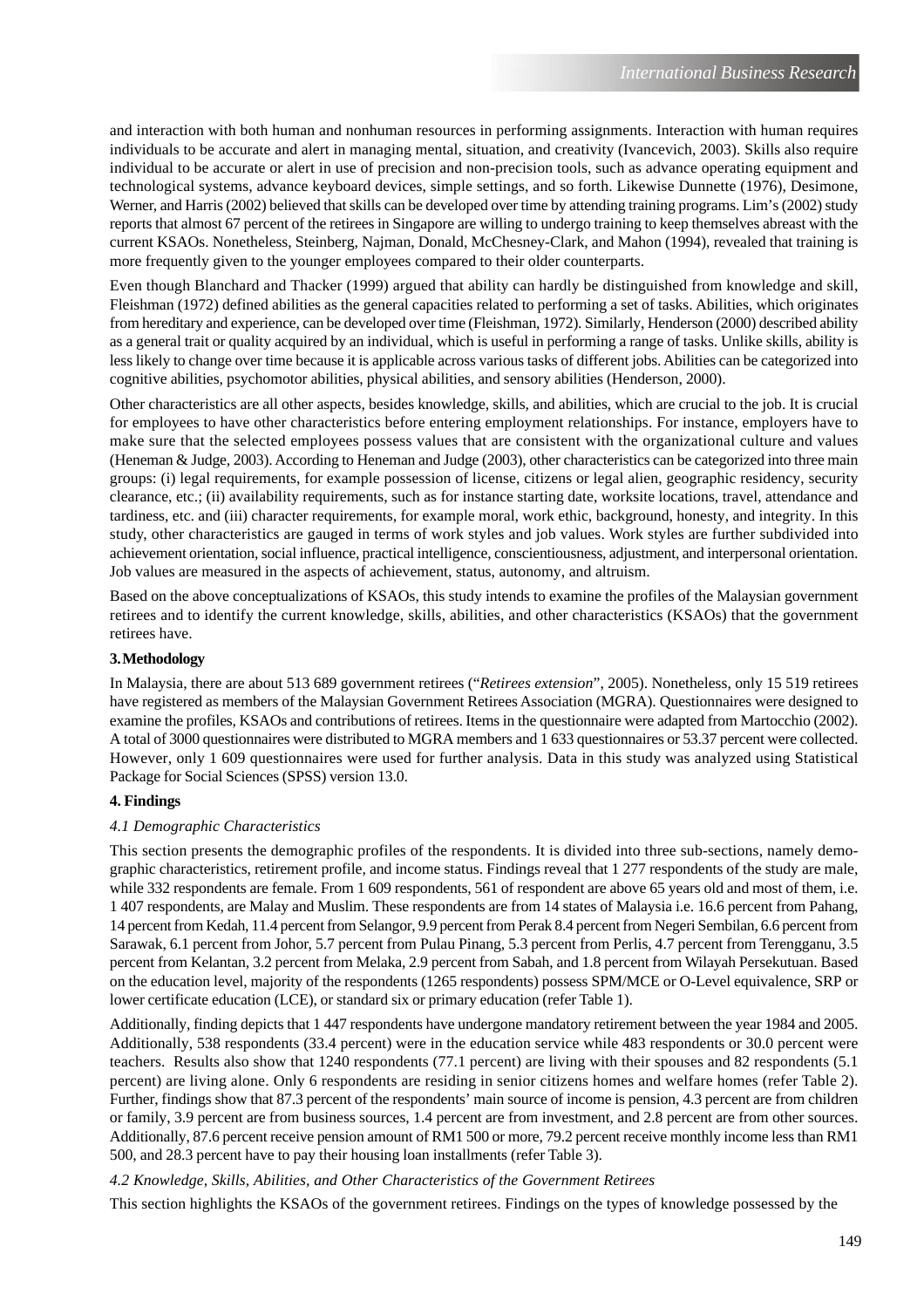retirees show that 31.8 percent and 21.4 percent of retirees have acquired knowledge in administration and clerical respectively. Further, 19.1 percent and 8.7 percent of the respondents have knowledge in finance and sales and marketing. In terms of customer service, only 10.4 of the retirees have knowledge in this area. 13.0 percent of retirees have knowledge in human resource management while 1.4 percent have knowledge of other areas. 2.5 percent of the respondents have knowledge in production and manufacturing and 1.1 percent have knowledge in other related aspects in this field. Furthermore, 4.4 percent, 2.4 percent and 1.4 percent of the retirees have knowledge in computer and electronic, engineering and technology and plan design respectively. 3.3 percent of the respondents have knowledge in building and construction while 2.4 percent have knowledge in machine and mechanical. 7.9 percent of the retirees have knowledge in carpentering and 2.2 percent have knowledge in other aspects in this area (refer Table 4).

In this vein, government retirees also have knowledge in health services among. In terms of medicine and dentistry, 3.5 percent of the respondents have knowledge in this area while 1.9 percent have knowledge in therapy and counseling. 1.8 percent of the respondents have knowledge in nursing and 2.1 percent have knowledge in other related aspects in this area. Table 4 presents types of knowledge among retirees in arts and humanities whereby 25 percent of the respondents have knowledge in English language, 36.7 percent have knowledge in Malay language, and 3.8 percent have knowledge in foreign language. 1.4 percent of the respondents have knowledge in fine arts while 0.7 percent have knowledge in other aspects in this field. Knowledge in law and security among government retirees is also presented in Table 4. This also study found that 11.2 percent, 4.1 percent, and 1.4 percent of the respondents have knowledge in public safety and security, law, government and jurisprudence, and other related aspects in this area (refer Table 4).

In terms of knowledge in communications, 9.8 percent, 8.4 percent, and 0.4 percent of the respondents have knowledge in telecommunications, mass media, and other related aspects in this area. Further, 21.1 percent and 0.5 percent of the respondents have knowledge in transportation and other related aspects in this field. It was also found that 6.2 percent of the respondents have knowledge in technical education and 5.5 percent have knowledge in vocational education. 2.9 percent, 11.7 percent and 26.4 percent of the respondents have knowledge in English, Malay and oral language. In terms of fundamental and additional mathematics, 40.5 percent and 21.9 percent of the retirees have knowledge in these fields. 16.5 percent and 1.7 percent of the respondents have knowledge in engineering and computer. Additionally, 1.7 percent, 5.4 percent and 1.4 percent of the respondents have knowledge in biology, science, and arts. 6.0 percent, 8.9 percent and 1.2 percent of the respondents have knowledge in living skills, physical education, and sign language respectively. Findings also indicate that 1.1 percent and 1.0 percent of the respondents have knowledge in home science and industrial science. Finally, 4.2 percent of the respondents have knowledge in other aspects in the area of education (refer Table 4).

In addition, it was found that 51.5 percent of the retirees have skills in language, 22.1 percent have skills in mathematics, and 32.2 percent have skills in religion. Findings also show that 11.5 percent of the respondents have skills in arts, 4.7 percent have skills in music, 16.5 percent have skills in cooking and 8.8 percent have skills in sewing. In terms of agriculture and counseling, 24.2 percent and 16.5 percent of the respondents have skills in these areas. 27.5 percent and 10.8 percent of the respondents possess advisory and care service skills respectively. Findings indicate that 28.2 percent of the respondents have skills to involve in charitable organizations, 28.7 percent have voluntary skills, and 25.2 percent have public speaking skills. Findings also show that 20.6 percent of the respondents have decision-making skills, 27.3 percent have time management skills, and 30.3 percent have leading skills. Additionally, 37.7 percent of the respondents have meeting skills and 27.3 percent have task delegation skills. 20.9 of the respondents have basic computer skills while 1.8 percent have advanced computer skills. Findings also indicate that 3.1 percent of the respondents have transport repairing skills, 7.5 percent have machine repairing skills, and 10.8 percent have carpentering skills. 36.9 percent of the respondents have skills in stress control, while 37.8 percent of the respondents have self-adjustment skills. It was also found that 20.4 percent of the respondents have clerical skills, 15.1 percent have skills in health management and 17.3 percent have financial management skills. 5.0 percent of the respondents have handicraft skills, 3.0 percent have crafting skills and 9.6 percent have swimming skills (refer Table 5).

Besides that, it was found that 57.7 percent of the respondents have abilities in oral expression while 50.2 percent have abilities in written expression. In terms of fluency of ideas and generation of good ideas, 40.4 percent and 38.2 percent of the respondents have abilities in these areas respectively. It was also found that 43.8 percent of the respondents are sensitive towards problems and 43.8 percent are accountable. 29.6 percent of the respondents have abilities in organizing information while 37.8 percent have abilities in comprehending problems. Findings indicate that 42.4 percent of the respondents have abilities in basic calculation, 50.2 percent have abilities in memorizing tasks, and 38.1 percent have abilities in completing tasks efficiently. 35.2 percent of the respondents have problem solving abilities while 42.9 percent have change awareness abilities. It was found that 37.5 percent of the respondents are able to visualize, 36.3 percent are able to pay attention, and 35.7 percent are able to do multi-tasking.

On top of that, 56.4 percent of the respondents are able to utilize their abilities in performing tasks and responsibilities while 44.3 percent have obtained good achievements in their prior job performance. Findings also indicated that 44.9 percent of the respondents have had the opportunity for self-development and 32.9 percent have received recognition during their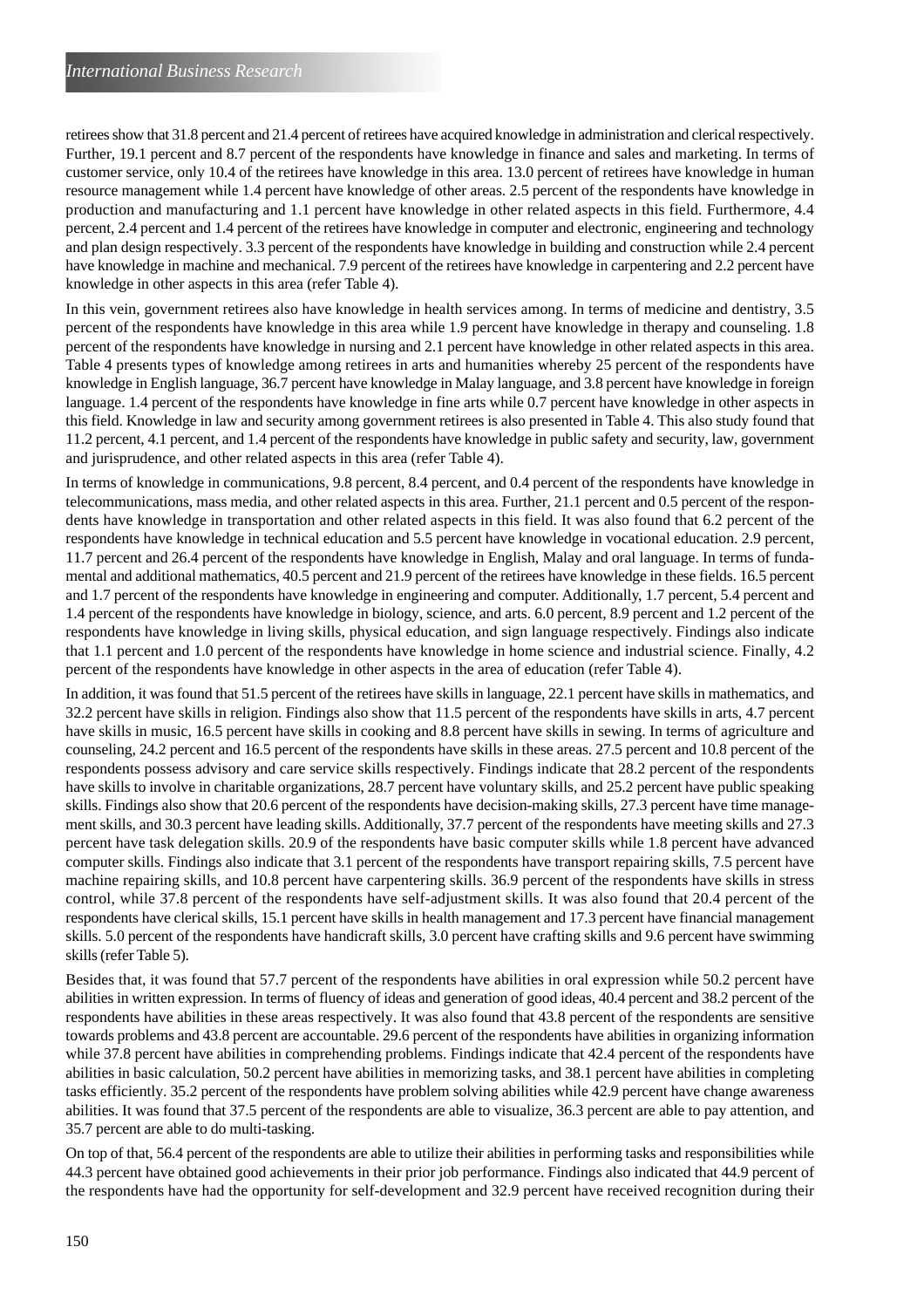tenure of employment. Additionally, 33.5 percent of the respondents have authority in while 40.8 percent have positive social values in task performance. As for autonomy, 33.7 percent of the respondents are creative in performing their job, 53. 7 percent are responsible for the tasks they carried out, and 20.8 percent have autonomy in tasks they performed. It was also found that 43.3 percent of the respondents are serlf-sacrificing while 52.3 percent are involved in social services (refer Table 7).

Additionally, 32.1 percent of the respondents have obtained good job achievement, which is attributed to their efforts. Likewise, 30.6 percent are able to maintain good task performance and 29.5 percent have initiative in striving for their best achievements. On top of that, 34.6 percent of the government retirees have the ability to lead, 38.5 were highly cooperative with others, 48.2 percent were always care for others, and 48.5 percent were able to interact effectively with others. It was also found that 48.7 percent of the respondents are able manage stress and 49.5 percent are able to adapt to changes in any given situations. In terms of conscientiousness, 39.3 percent of the government retirees are independent, 45.4 percent are able to pay attention to details, and 44.3 percent have integrity in performing tasks and responsibilities. Finally, as for pragmatic intelligence, 55.7 percent of the respondents are innovative and 28.1 percent have good analytical thinking ability.

# **5. Discussions**

Overall, this study has discovered that Malaysian government retirees have acquired various functional knowledge, skills, abilities, and other characteristics required in performing their respective tasks. Where knowledge is concerned, findings suggest that 31.8 percent of the respondents have knowledge in administration and 36.7 percent have knowledge in Malay Language education. A plausible explanation for this finding is that all respondents were government servants, who have involved mainly in the administrative works, and majority of the respondents are Malays, which comprised of about 87.4 percent. Further, the highest percentage of the respondents have knowledge in the area of education, for instance 40.2 percent of the respondents have knowledge in Fundamental Mathematics. This is parallel to the fact that 33.4 percent of respondents have knowledge in education. Given that many of the respondents have knowledge in Fundamental Mathematics, they should be given the opportunity to teach related subjects in schools. The implementation of teaching Mathematics in English by the Ministry of Education calls for more capable teachers to teach this critical subject. Hence, retired teachers who are interested should be allowed to teach on a full-time or part-time basis. This is because according to Lim (2002), 75 percent of retirees are willing to work part-time in the same occupation or in the same industry. Butters (2002) corroborated to the preceding idea by stating that retirees, who resume working, are better able to manage their emotional and mental health. Therefore, by engaging themselves in the society through employment, retirees can stay healthy.

Finding also suggests that 3.6 percent of the retirees have knowledge in production and manufacturing. As many organizations nowadays are trying to gain competitive advantage through cost effective and quality improvement approach, the idea of re-employing retirees seems very strategic. This can be attributed to Taylor's (2001) assertion that older workers can assist in monitoring the quality of production through their accrued experience and "know how". Additionally, McNaught and Barth (1992) reported that the employment costs for both older and younger workers are about the same. However, rehiring older workers seems more worthwhile because they have the tendency stay longer (McNaught & Barth, 1992). As indicated in the findings, 3.5 percent and 1.8 percent of the retirees have knowledge in medical, dentistry, and nursing respectively. Currently, Malaysia is experiencing an acute shortage of labor in the area of medicine Public Service Department, 2005). Thus, retirees, who used to work in the related industry, should be given the employment opportunity. Barth, McNaught, and Rizzi*.* (1993) reported that in the European Union countries, retirees have become the main source in offsetting the shortage of specialized staff in certain fields, such as nursing. Malaysia has in fact adopted the same approach, for instance the Klang City Council has introduced a voluntary program named the 'Work Force Recycle Systems.' This program is designed specifically for retirees who are interested in becoming part of the workforce (Daud, 2005). Apparently, this institution concurs to the notion that retirees are the source of labor supply, especially in critical areas of employment. This is due to the fact that labor shortage may hamper the nation's economic development at large.

In terms of skills, 51.5 percent of the respondents have teaching skills, specifically language. This is consistent with the findings on demography and knowledge, which suggested that 30.0 percent of the respondents were teachers and 33.4 percent of the government retirees have knowledge in teaching. Findings also indicate that 36.9 percent and 37.8 percent of the government retirees are flexible, specifically in stress control and self-adjustment. This finding is consistent with previous studies by Patrickson (1994), Arrowsmith and Goldrick (1997), and Lim (2002), which reveal that retirees are more flexible to change as well as to learn. Further, 27.3 percent and 20.6 percent of the retirees have skills in time management and decision making respectively. As noted in the findings, 20.9 percent of the retirees have basic computer skill and 1.8 percent of the respondents have advanced computer skills. Drawing on the appropriate attributes and relevant computer skills, retirees can engage in teleworking. Dooley (1996) asserted that teleworking requires self-managed employees and organizations with an established supportive system so that both parties can thoroughly understand and approve the communication structure. In this vein, Patrickson (2002) contended that teleworking is a good potential employment opportunities for the retirees because this type of employment depends highly on the incumbent's capabilities. On top of that, teleworking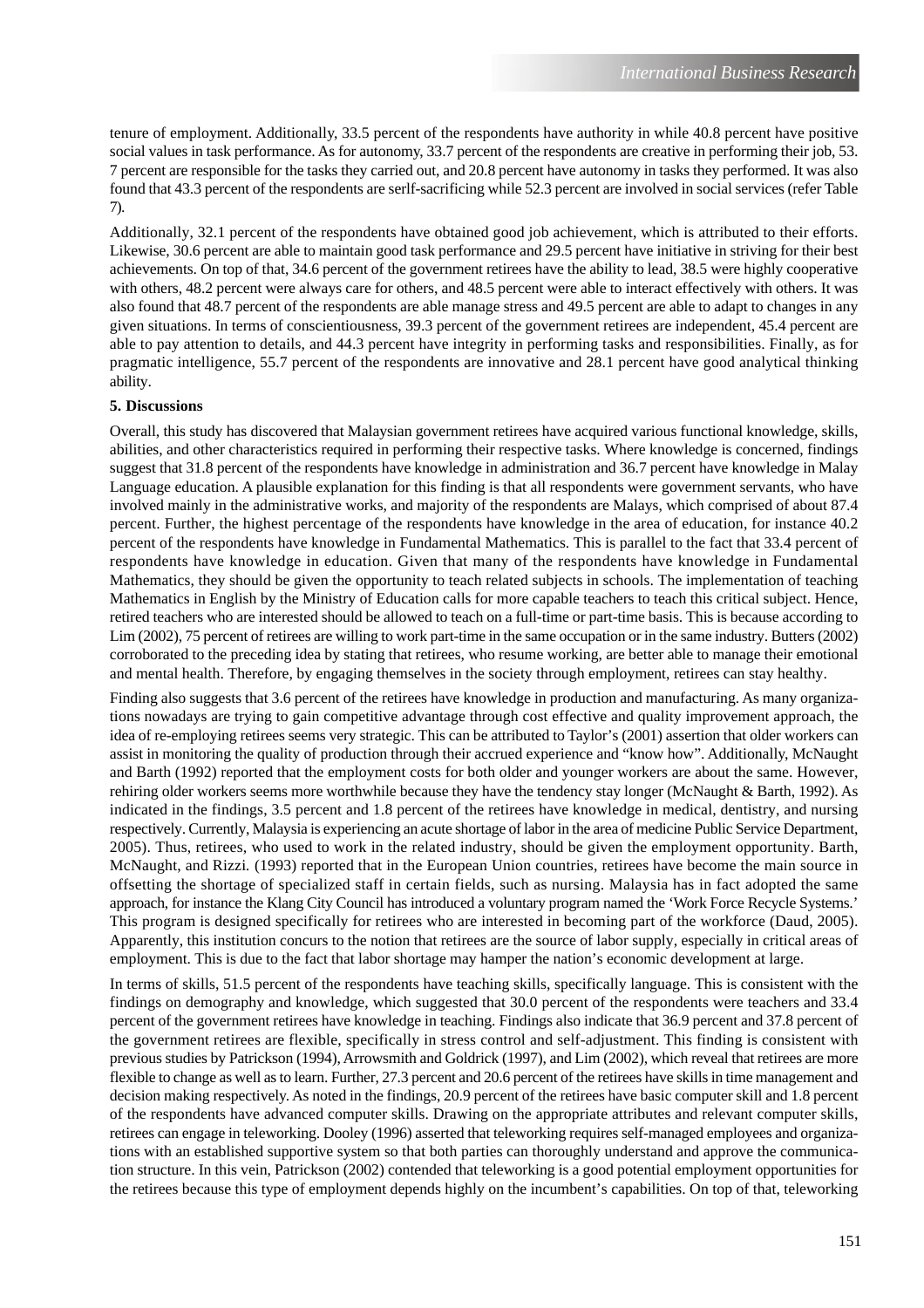can be source of income to the retirees, which subsequently contributes to the nation's economy (Yeatts, Folts, & Knapp 1999). This underpins the supposition by Lim (2002) that retirees are willing to work because of financial constraints. It is also noteworthy that retirees are involved in social service such as counseling, care service, advisory service, etc. This is plausible because 32.2 percent of the retirees have skills in teaching religion, which can be applied in many social service activities. Additionally, Lim (2002) contended that retirees will not experience loneliness after retirement if they are engaged in various social services activities, for instance counseling, advisory service, motivational workshops, and so forth.

In the aspects of other skills, only 17.3 percent of the retirees have skills in finance, which is consistent with a study by Lim (2002), which reports that only 19 percent of retirees in Singapore have financial skills. In contrast, Turner, Bailey, and Scott (1994) highlighted that most retirees in the West have financial skills, even among those whom their previous jobs are not related to finance. Where verbal abilities are concerned, 57.7 percent and 50.2 percent of the retirees have oral expression and written expression respectively. This is consistent with the findings that show 26.4 percent of respondents have oral communication skills. This finding is congruent to the fact that most retirees possess leadership skills and they are engaged in social services. This finding is also in agreement with the findings on retirees' idea generation and reasoning abilities. Specifically, 40.4 percent and 43.8 percent of the retirees have abilities in fluency of ideas and problem sensitivity respectively. These findings can be attributed to the fact that 25.2 percent and 37.7 percent of the respondents have public speaking and meeting skills. Interestingly, 29.6 percent of respondents have the organizing information ability while 50.2 percent of the retirees possess the task memorizing ability. These abilities are crucial in teleworking as suggested by Patrickson (2002).

As for perceptual abilities, 42.9 percent of the retirees have the change awareness ability. Apparently, this finding supports the previous studies by Patrickson (1994), Arrowsmith and Goldrick (1997), and Lim (2002), which report that there is no significant difference in change awareness between younger and older employees. Additionally, as noted by Patrickson (1994), Arrowsmith and Goldrick (1997), and Lim (2002), ageing factor can never be the hindrance to learn. This study agrees with the report because 37.3 percent of the retirees have visualizing abilities, 36.3 percent are attentive, and 35.7 percent are multi-tasked. Findings also show that in terms of quantitative abilities, 37.8 percent and 42.4 percent of the respondents have abilities in problem comprehension and basic calculation. This is evident since 40.5 percent and 21.9 percent of the retirees have knowledge in Fundamental Mathematics and Additional Mathematics respectively.

Other characteristics are twofold- job values and work styles. In terms of achievement, 56.4 percent of the retirees are willing to harness their abilities in performing tasks. This particular finding underpins the study by Lim (2002), which reports that most retirees are willing to continue working upon retirement. In fact, almost 67 percent retirees in Lim's (2002) study are willing to undergo skill retraining and upgrading to enable them to work, whether on a part-time or full-time basis. Surprisingly, Lim (2002) also found that 57 percent of the retirees are willing to undergo training to resume working in a different job or in a different industry. Finding by Lim (2002) is also consistent to the fact that 44.9 percent of the respondents have undergone self-development phase in their working-life so as to improve the social status. Besides that, 40.8 percent of the retirees possess positive social values, 33.5 percent have received recognition, and 33.5 percent of the retirees have authority in performing their jobs. In essence, 53.7 percent of the respondents have responsibility in performing their jobs, 33.7 percent of the retirees have creativity in task performance, and 20.8 percent of the respondents have autonomy in doing their jobs. Where altruism is concerned, 43.3 percent of the retirees are willing to sacrifice for their friends in need and 52.3 percent of the retirees are more likely to join social service. This is consistent with the findings on skills whereby quite a significant percentage of the retirees are engaged in social service activities.

Findings in this study also show that in terms of achievement orientation, 32.1 percent of the retirees can work independently, 30.6 percent are persistent in getting their job done, and 29.5 percent of the respondents have initiative to attain the best achievement in their jobs. This finding is congruent to several prior studies on retirees by Patrickson (1994), Arrowsmith and Goldrick (1997), and Lim (2002). As for social influence, 34.6 percent of the retirees have the ability to lead, which explains why 30.3 percent of the respondents have skills in leading associations as well as other activities. In addition, quite a percentage of the retirees have good interpersonal orientation, i.e. they are cooperative, concern for others, and able interact with other people. This also supports the fact that these retirees are very much interested in social service activities. Retirees are also found to be flexible, especially in terms of stress tolerance and adaptability. This underpins the studies by Patrickson (1994), Arrowsmith and Goldrick (1997), and Lim (2002), which state that retirees as well as older workers are more flexible to change compared to their younger counterparts. In terms of conscientiousness, retirees are found to be independent and attentive in performing their jobs. Patrickson (1994) pointed out that these criteria are suitable for teleworking. Where practical intelligence is concerned, 55.7 percent of the retirees are innovative while 28.1 percent of the respondents have analytical thinking. These are also important aspects in performing jobs, such as teleworking and volunteering in social services activities.

Another objective of this study is to determine the retirees' contribution to society based on their involvement in various associations. Results of this study reveal that 85.5 per cent of the retirees are actively involved (by holding various important positions) in many associations. Their involvement varies in terms of position held at the district, state, and/or national level (refer to Table 1). It was found that 49.2 percent are actively involved at least in 1-2 associations (refer to Table 1). This finding indicates that the majority of the retirees are still actively contributing to the society, which is consistent to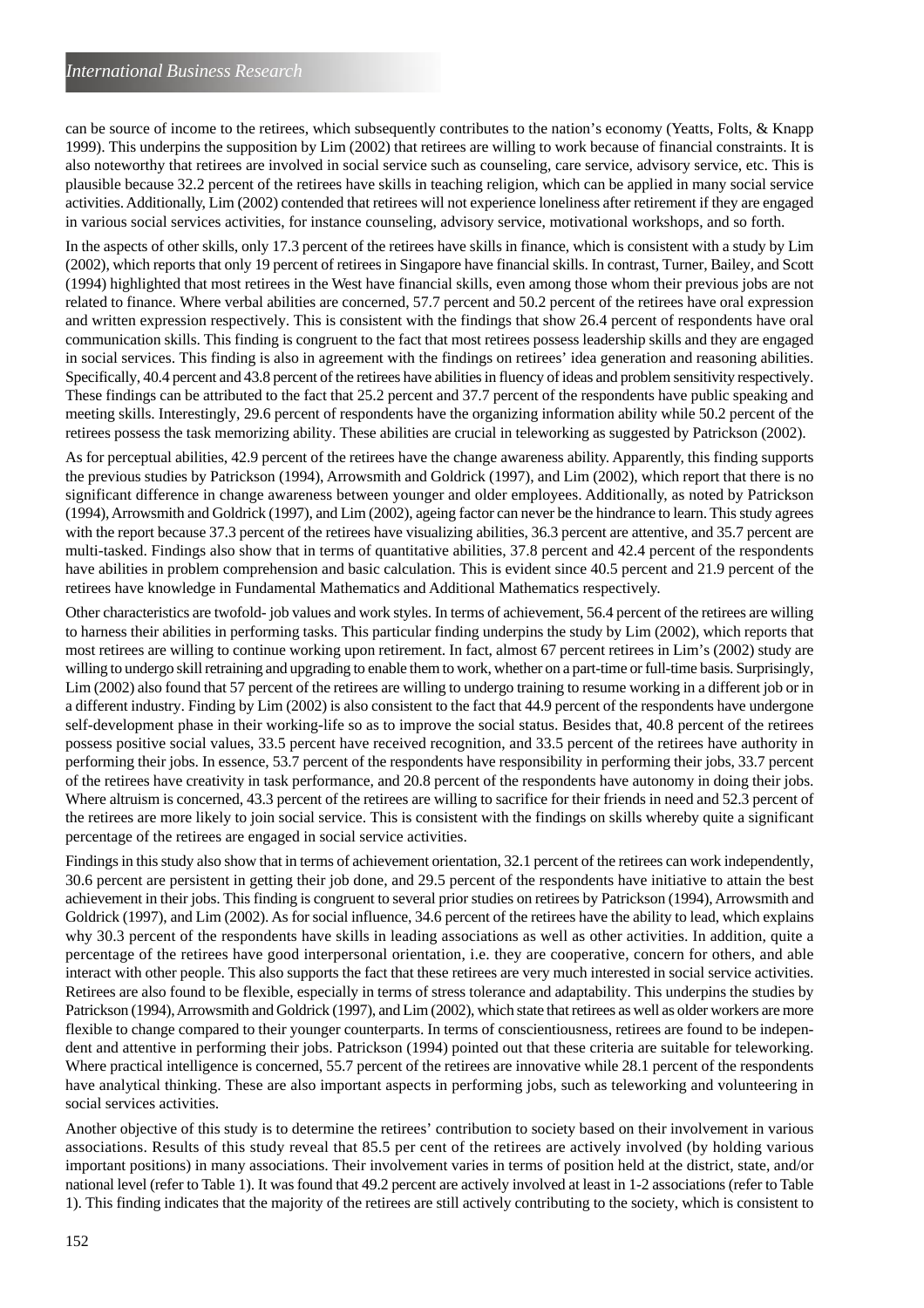Atchley's theory on the continuity in aging (as cited in Kim & Feldman, 2000) that contends senior citizens, who are capable and interested, can participate in the activities of their choice so as to keep themselves occupied. The Atchley's theory also purports that retirees who have high career identification are likely to seek continuity through some form of work involvement, such as in professional associations. Hence, these activities will consistently keep them self-occupied. Moreover, these results are in line with Broderick and Glazer's (1983) and Lachman's (2001) findings that suggest most socially active retirees participated in various associations and voluntary activities. Through these means, retirees can improve their mental and social health to the fullest.

The findings also report that 52.3 percent of the retirees are actively involved in social services. There are five social activities examined - counseling, advisory services, care service, charity organization, and voluntary work. Research by Freedman (1997) indicates that older adults in the United States are looking for opportunity to participate in voluntary activities. Similarly, Malaysian retirees are also actively contributing to social activities given the aforementioned figure. According to Atchley's theory (as cited in Kim & Feldman, 2000), older adults attempt to preserve and maintain their existing daily life structure by participating in various activities at the community level. Such activities allow the retirees to share their knowledge and work experience with others. It was found that 1 381 of the respondents are involved in social services in spite of their health problem. This shows that they are aware of their role responsibility in nation building. Freedman (1997) explained that senior citizens are experienced workers and family members; therefore, they are the rich repository of the social capital required by society. Engaging seniors in social services can contribute to preserving the essential feature of the civil society. In this context, the idea of employing retirees seems compelling, as a way to restore a sense of community, knowledge of the past, and a sense of the future.

Additionally, the present study shows that 15.66 per cent of the respondents are willing to allocate time to get involved in various associations, despite their deteriorating health condition. This phenomenon is in agreement with Atchley's theory on the continuity in aging (as cited in Kim & Feldman, 2000), which contends individuals who have been deeply involved in voluntary work, hobbies, or leisure pursuits, can continue their involvement in such activities after retirement. However, individuals with high career identification can resume working to maintain their daily life structure. Taken together, Atchley's theory suggests that individuals need to sustain levels of satisfying social contract in old age roughly comparable to their earlier levels. These elaborations on Atchley's theory of continuity in aging can postulate the reasons why retirees are still involved in social services even though they are not fully healthy.

The present research also found that teachers, clerks, administrative officers, administrative assistants, general workers, and technicians contribute to the highest percentage of participation in social services involvement after retirement. In essence, Cytrynbaum and Crites (as cited in Kim & Feldman, 2000) explained that individuals, who have high career identification and high job satisfaction, would be disconcerted by an abrupt end to work because they value participation in work and contact with co-workers and clientele. Based on the last position the retirees held before retirement, it can be concluded that teachers, administrative staff, general employees, and technician were always in contact with their coworkers and client, which is congruent to the nature of their job. Furthermore, government servants, such teachers and administrative staff, were active in employee union such as National Union of Bank Employees (NUBE) and Congress of Unions of Employees in the Public and Civil Service (CUEPACS).

The third retirees' contribution is in term of leadership skills, whereby 37.7 per cent of the respondents possess meeting skills. This indicates that this skill is developed from the previous jobs. Cross tabulation result also shows that retirees possess leadership skills which commensurate their education level, post held before retirement, job classification and age. These factors indirectly influence the type of leadership skills they have. Hence, retirees' wide experience, skills, abilities and knowledge can be shared with others at the society level. They can be hired advisors, mentors, and counselors in associations or activities which subsequently benefits the nation as a whole. In term of societal involvement, result of this study shows that 1 415 retirees are involved in social activities. This finding is congruent to propositions suggested in Atchley's theory on the continuity in aging. Similarly, Melanie and Marie (2004) highlighted that retirees, who are actively involved in various activities, are potentially able to achieve high level of satisfaction in life.

The present study also found that four retirees, who are above 60 years old, are involved in more than 10 associations. Retirees who are between 55 and 60 less are found to be less active in associations and activities. This may be because they are in a process of adapting to the new life as a retiree.

Retirees participate in the workforce in a variety of ways. Some retirees who have experienced a high level of satisfaction in their pre-retirement work will continue working part-time for their pre-retirement employer or seek similar employment from a new employer (Melanie & Marie, 2004). Teachers, who are used to get involved in various associations during their employment period, are not alien in contributing in community services. Their former job and responsibilities require them to continuously contribute to the students' development. In this study, 32.5 per cent of retired teachers were involved in society. In fact, in *Berita Persara* (2005) the June issue, it has been stated that retired teachers can act as consultant and advisor in community services. Finding also show that retirees, who have only SPM (or lower), contributed up to 76.68 per cent from total society involvement by retirees. This is congruent to Freedman's (1997) notion that low-income senior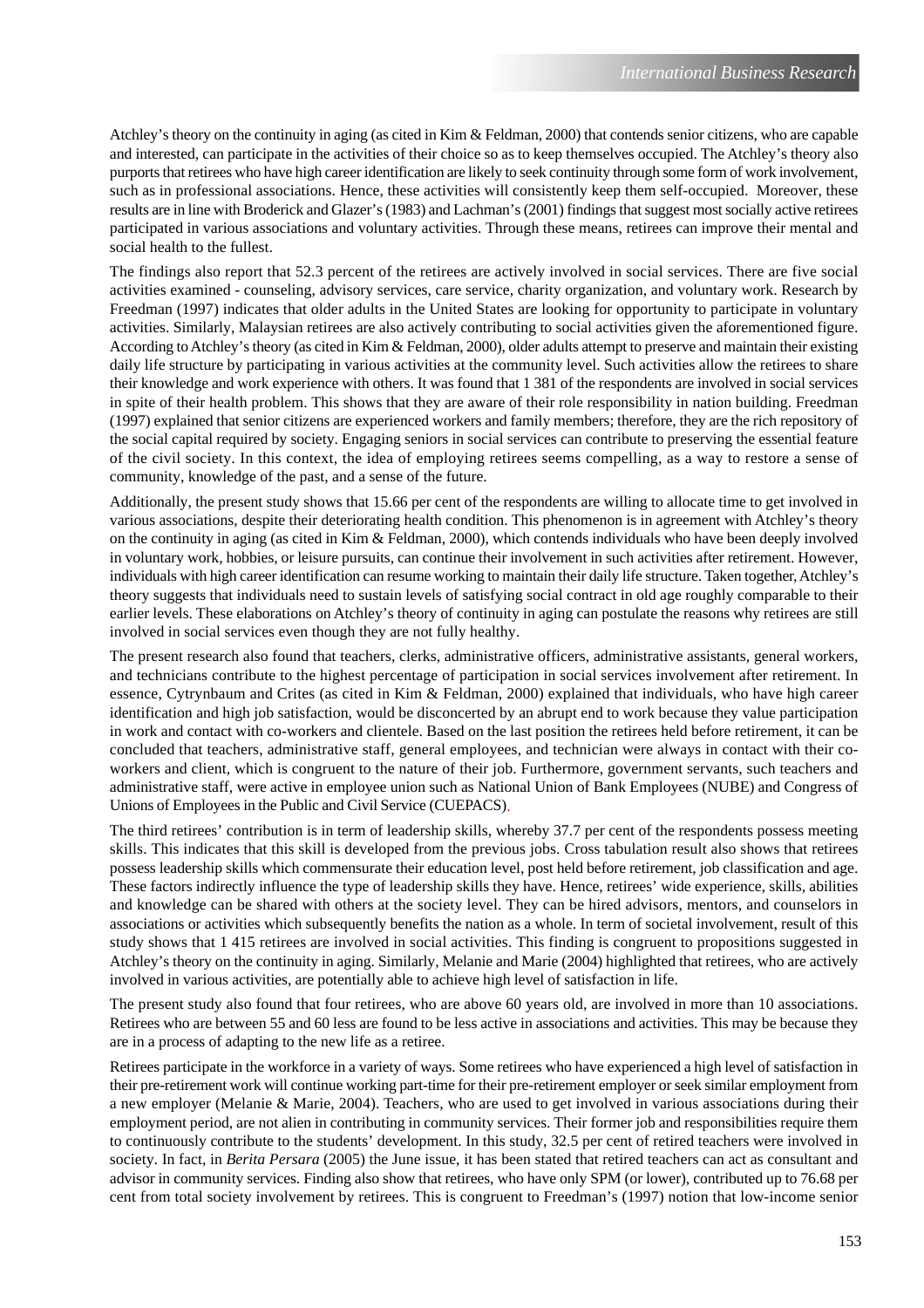citizens play significant role in the community services.

### **6. Conclusion and Recommendations**

To recapitulate, this study has revealed various types of knowledge, skills, abilities, and other characteristics possessed by the retirees. Additionally, this paper has examined activities or associations that retirees can participate at the community and national levels. Given the KSAOs that retirees have, several recommendations are deemed feasible. First, some policy guidelines and activities should be formulated for the better utilization of the most valuable intangible assets that being developed and accumulated throughout years of their service. For instance, retirees should be given the opportunity to apply for New Entrepreneurs Fund (NEP) and to get involved in franchising, retailing, and small or medium businesses. Through these means, retirees can enhance and utilize their skills and expertise more meaningfully in assisting their organization, society, and the nation as a whole. Apart from that, Public Service Department should also consider allowing the retirees to join the workforce, especially on the part-time basis. They can be mentors, advisors, and counselor to young employees. Retirees should also be given the opportunity to utilize their knowledge, skills, and other characteristics in the existing nation programs, such as national service or youth activities. They can be the facilitators, counselors, or speakers in activities undertaken in these programs. Finally, retirees, particularly with relevant knowledge and skills in education, can provide tuition classes especially for students with financial constraints in the rural areas. Besides enhancing their knowledge, skills, and other characteristics, retirees can contribute to the students' as well as the nation development as a whole.

### **References**

Arrowsmith, J., & McGoldrick, A. E. (1997). *A flexible future for older workers? Personnel Review*, 26: 258-273.

Barth, M., McNaught, W., & Rizzi, P. (1993). Corporations and the workplace. In Mirvis, P. H. *Building the Competitive Workforce: Investing in Human Capital for Corporate Success.* New York: John Wiley & Sons. 156-200.

Berita Persara. (2005). Peranan pesara guru dalam PPKM, June.

Blanchard, P. N., & Thacker, J. W. (1999). *Effective training: Strategies, systems, and practices.* Upper Sadle River, NJ: Prentice-Hall, Inc.

Bloom, B. S. (1984). The 2 sigma problem: The search for methods of group instruction as effective as one-to one tutoring. *Educational Researcher,* 13(6), 4-16.

Broderick, T., & Glazer, B. (1983). Leisure participation and the retirement process. *American Journal of Occupational Therapy,* 37, 15-22.

Butters, J. (2002). *Managing the mental and emotional aspects of retirement*. Leadership in Health Services, 15: 6-11.

Carter, C. (2004). When your gurus walk out the door: A four-phase system to capture critical knowledge from retirees. *Knowledge Management Review*. 7(3), 16-19.

Daud, N. (January 30, 2005). MPK perkenal sistem kitar semula tenaga kerja manusia. *Utusan Malaysia*, p. B2.

Department of Statistics Malaysia. (2005). Key statistics 2005. Department of Statistics Malaysia. Retrieved January 19, 2005, from http://www.statistics.gov.my/english/frameset\_keystats.php?fid=c

Desimone, R. L., Werner, J. M., & Harris, D. M. (2002). *Human resource development* (3<sup>rd</sup> ed.). Ohio: South-Western.

Dooley, B. (1996). At work away from work. *Psychologist*. 9(4), 155-163.

Dunnette, M. (1976). Aptitudes, abilities and skills. In M. Dunnette (Ed.), Handbook of Psychology: Vol. 2. *Industrial and Organizational Psychology* (p.12-23), Chicago: Rand McNally.

Economic Planning Unit. (2005). *Mid-Term Review of the Eighth Malaysia Plan 2001 – 2005*. Putrajaya: Author. Retrieved 20 April, 2005, from http://www.epu.jpm.my/New%20Folder/development%20plan/midterm-RM8.htm

Feldman, D. C. (1994). The decision to retire early: A review and conceptualisation. *Academy of Management Review.* 19, 89- 112.

Fleishman, E. A. (1972). *On the relation between abilities, learning and human performance*. American Psychologist. 27: 1017-1032.

Freedman, M. (1997). Senior citizens: A new force in community service. *USA Today Magazine*. 125(2620).

Henderson, R. I. (2000). *Compensation management in a knowledge-based world* (8th ed.). New Jersey: Prentice Hall.

Heneman III, H.G., & Judge, T.A. (2003). *Staffing Organizations* (4<sup>th</sup> ed.). Boston: McGraw-Hill Irwin.

Ivancevich, J. M. (2003). *Human resource management* (9<sup>th</sup> ed.). New York: McGraw Hill.

Kim, S., & Feldman, D. C. (2000). Working in retirement: The antecedents of bridge employment and its consequences for quality of life in retirement. *Academy of Management Journal*. 43(6), 1195-1210.

Krager, K., Ford, J., & Salas, E. (1993). Application of cognitive, skill based and affective theories of learning outcomes to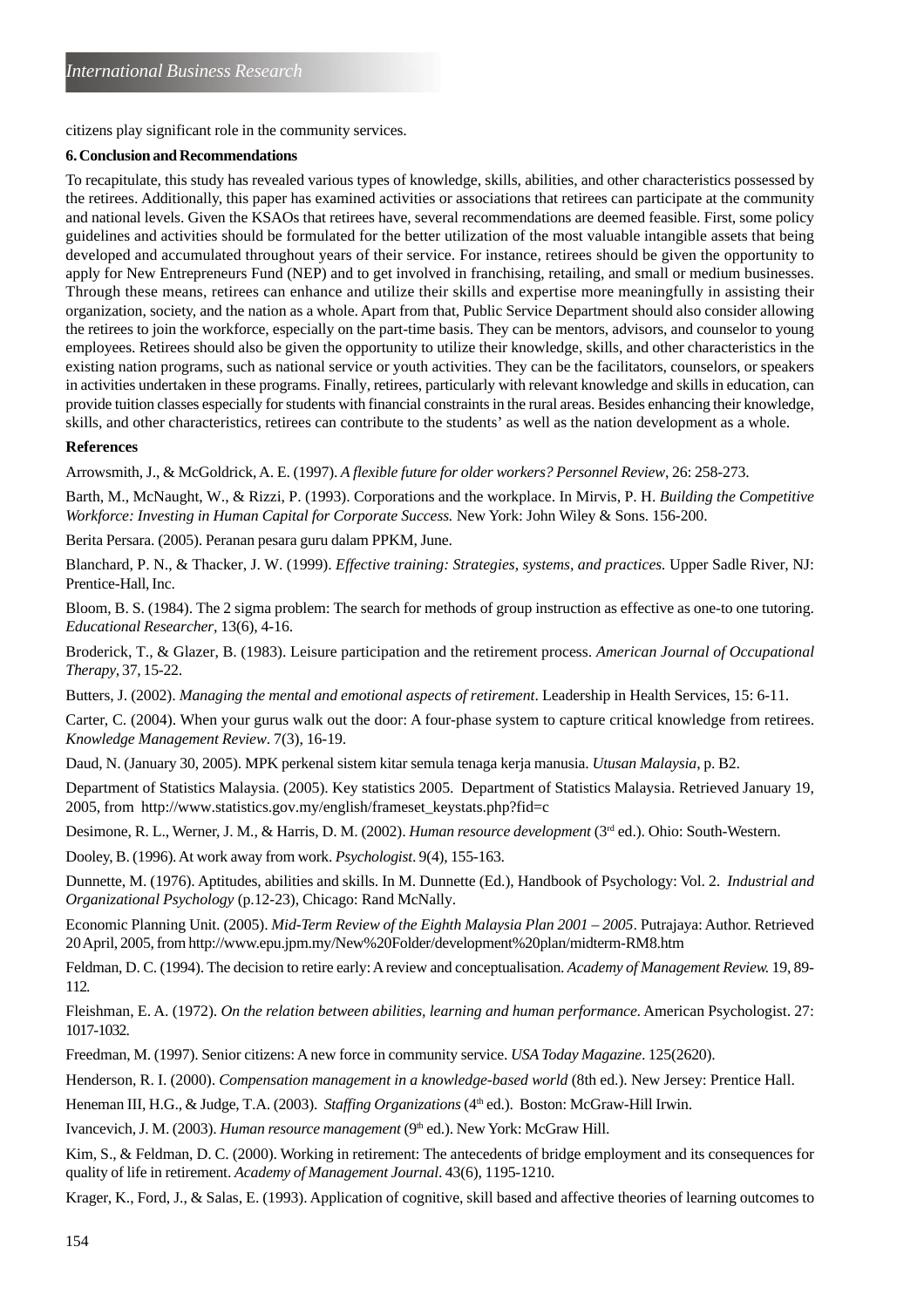new methods of training evaluation. *Journal of Applied Psychology*. 78(2), 311-339.

Lachman, M. E. (2001). *Handbook of midlife development*. New York: John Wiley and Sons Inc.

Lim, K. G. (2002). An empirical study of older workers' attitude towards the retirement experience. *Employee*

*Relations,* 25(4).

Lum (1992). Welfare need of the elderly. *In caring society: Emerging issues and future directions*. Cho Kah Sia

and Ismail Muhd Salleh (Eds.), Institute of Strategic and International Studies (ISIS) Malaysia, Kuala Lumpur.

Martocchio, J. J. (2004). *Strategic compensation: A human resource management approach*. 3<sup>rd</sup> ed. New Jersey: Prentice Hall.

McNaught, W., & Barth, M. (1992, Spring). Are older workers "good buys"? A case of Days Inn of America. *Sloan Management Review*, 33, 53-63.

Melanie, C. H., & Marie, F. S. (2004). Counseling for continued career development after retirement: An application of the theory of work adjustment. *The Career Development Quarterly.* 52(3).

New Straits Times. (13th July, 2005). *Retiree extension affects promotion: Lowers morale of those in public service.*

Patrickson, M. (2002). Teleworking: Potential employment opportunities for older workers? *International Journal of Manpower*, 23: 704-715.

Public Services Department. (2005). *Maklumat persara.* Putrajaya: Author. Retrieved 4 March, 2005, from http://www.jpa. gov.my/i-mapsa/Default.aspx?alias=www.jpa.gov.my/i-mapsa/perangkaan

Singh, S. (2001, March 26). Be selective with extension. *New Straits Times*, p. 5.

Steinberg, M., Najman, J., Donald, K., McChesney-Clark, G., & Mahon, C. (1994). *Attitudes and practices of employers and employees towards older workers in a Climate of Antidiscrimination*. Queensland: Department of Social and Preventative Medicine University of Queensland.

Sterns, H. L. and Gray, J. H. (1999). Work, leisure & retirement. In Cavenaugh, J. C. & Whitbourne, S. K. *Gerontology: An interdisciplinary perspective*. New York: Oxford University Press.

Taylor, P. (2001). *Comparative policy approaches towards older workers: A Report for Scottish Enterprise*. Open Business School, Milton Keynes.

Thacker, P. N., & Blanchard, J. W. (1999). *Effective training: Systems, strategies and practices*. New Jersey: Prentice Hall.

Turner, M. J., Bailey, W. C., & Scott, J. P. (1994). Factors influencing attitude towards retirement and retirement planning among midlife university employees. *Journal of Applied Gerontology*, 13:143-156.

Whitbourne, S. K. (2001). *Adult and development aging: Bio psychosocial perspectives*. New York: John Wiley and Sons.

Yeatts, D. E., Folts, W. E., and Knapp, J. (2000). Older workers' adaptation to a changing workplace: Employment issues for the 21<sup>st</sup> century. *Educational Gerontology*. 26(6), 565-583.

Table 1. Demographic characteristics of the government retirees

|              |                | Frequency | Percent |
|--------------|----------------|-----------|---------|
| Gender       | Male           | 1277      | 79.4    |
|              | Female         | 332       | 20.6    |
| Age          | Below 55 Years | 72        | 4.5     |
|              | 55-60 Years    | 461       | 28.7    |
|              | 61-65 Years    | 515       | 32.0    |
|              | Above 65 Years | 561       | 34.9    |
| Ethnic Group | Malay          | 1407      | 87.4    |
|              | Chinese        | 69        | 4.3     |
|              | Indian         | 81        | 5.0     |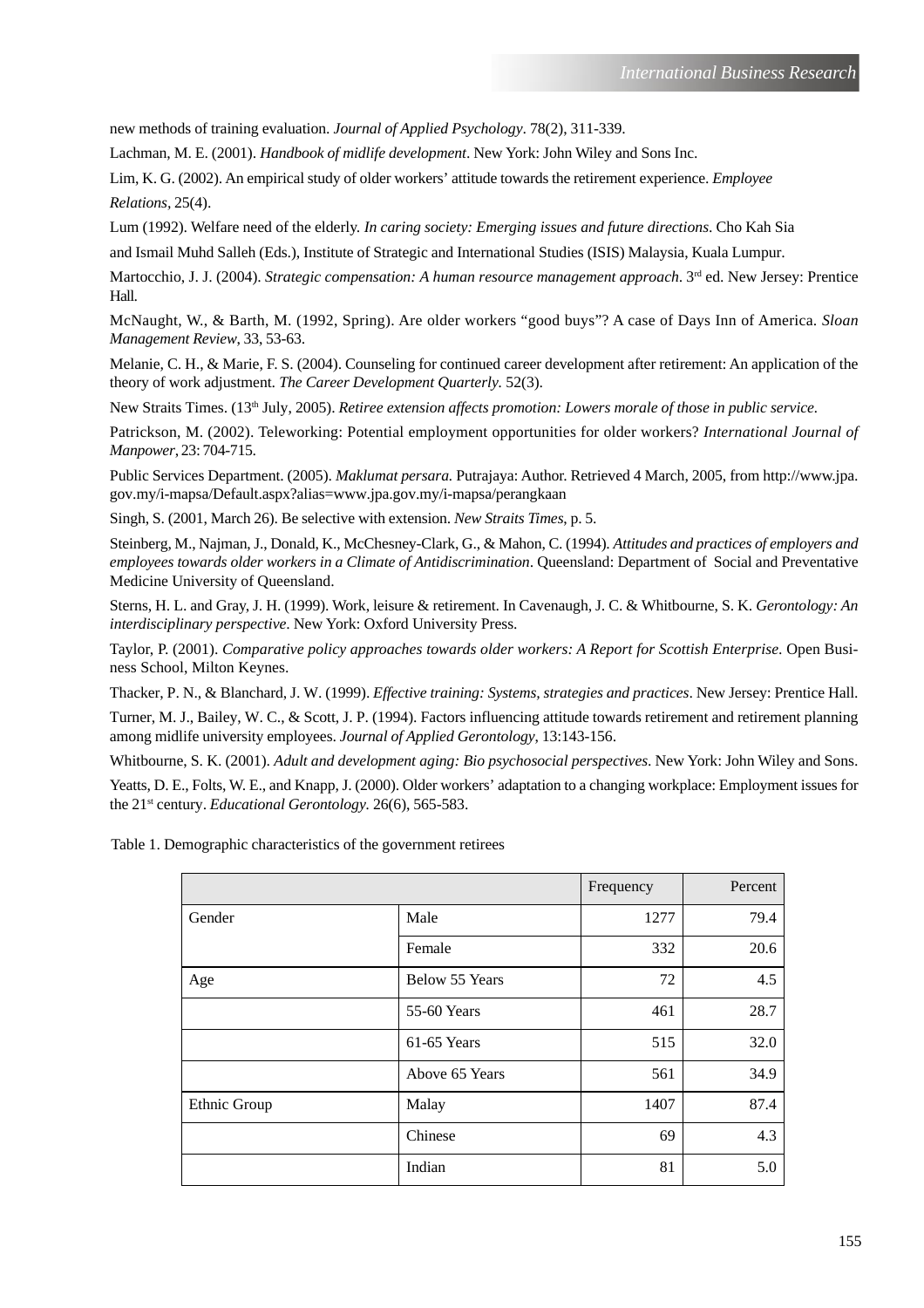|                        | Others                       | 52             | 3.2  |
|------------------------|------------------------------|----------------|------|
| Religion               | Muslim                       | 1413           | 87.8 |
|                        | <b>Buddha</b>                | 38             | 2.4  |
|                        | Christian                    | 104            | 6.5  |
|                        | Hindu                        | 49             | 3.0  |
|                        | Others                       | 5              | 0.3  |
| <b>Education Level</b> | Standard 6                   | 395            | 24.5 |
|                        | SRP/LCE                      | 252            | 15.7 |
|                        | SPM/MCE (O-Level)            | 618            | 38.4 |
|                        | STP/HSC (A-Level)            | 76             | 4.7  |
|                        | <b>Technical Certificate</b> | 30             | 1.9  |
|                        | Diploma                      | 122            | 7.6  |
|                        | <b>Bachelor Degree</b>       | 74             | 4.6  |
|                        | <b>Masters Degree</b>        | 16             | 1.0  |
|                        | Doctor of Philosophy         | $\overline{4}$ | 0.2  |
|                        | Others                       | 22             | 1.4  |

# Table 2. Retirement profile of the respondents

| <b>Retirement Profile</b> |                            | Frequency      | Percent |
|---------------------------|----------------------------|----------------|---------|
| Retired                   | Mandatory                  | 1447           | 89.9    |
|                           | Optional                   | 141            | 8.8     |
|                           | Health factor              | 5              | 0.3     |
|                           | Others                     | 16             | 1.0     |
| <b>Job Classification</b> | Transportation             | 81             | 5.0     |
|                           | Talent and Art             | 7              | 0.4     |
|                           | Science                    | $\overline{2}$ | 0.1     |
|                           | Education                  | 538            | 33.4    |
|                           | Agriculture                | 68             | 4.2     |
|                           | Engineering                | 29             | 1.8     |
|                           | Security and Armed Force   | 133            | 8.3     |
|                           | Law                        | $\overline{2}$ | 0.1     |
|                           | Administration and Support | 454            | 28.2    |
|                           | Technical                  | 100            | 6.2     |
|                           | Finance                    | 15             | 0.9     |
|                           | Sosial                     | 18             | 1.1     |
|                           | Medical                    | 144            | 8.9     |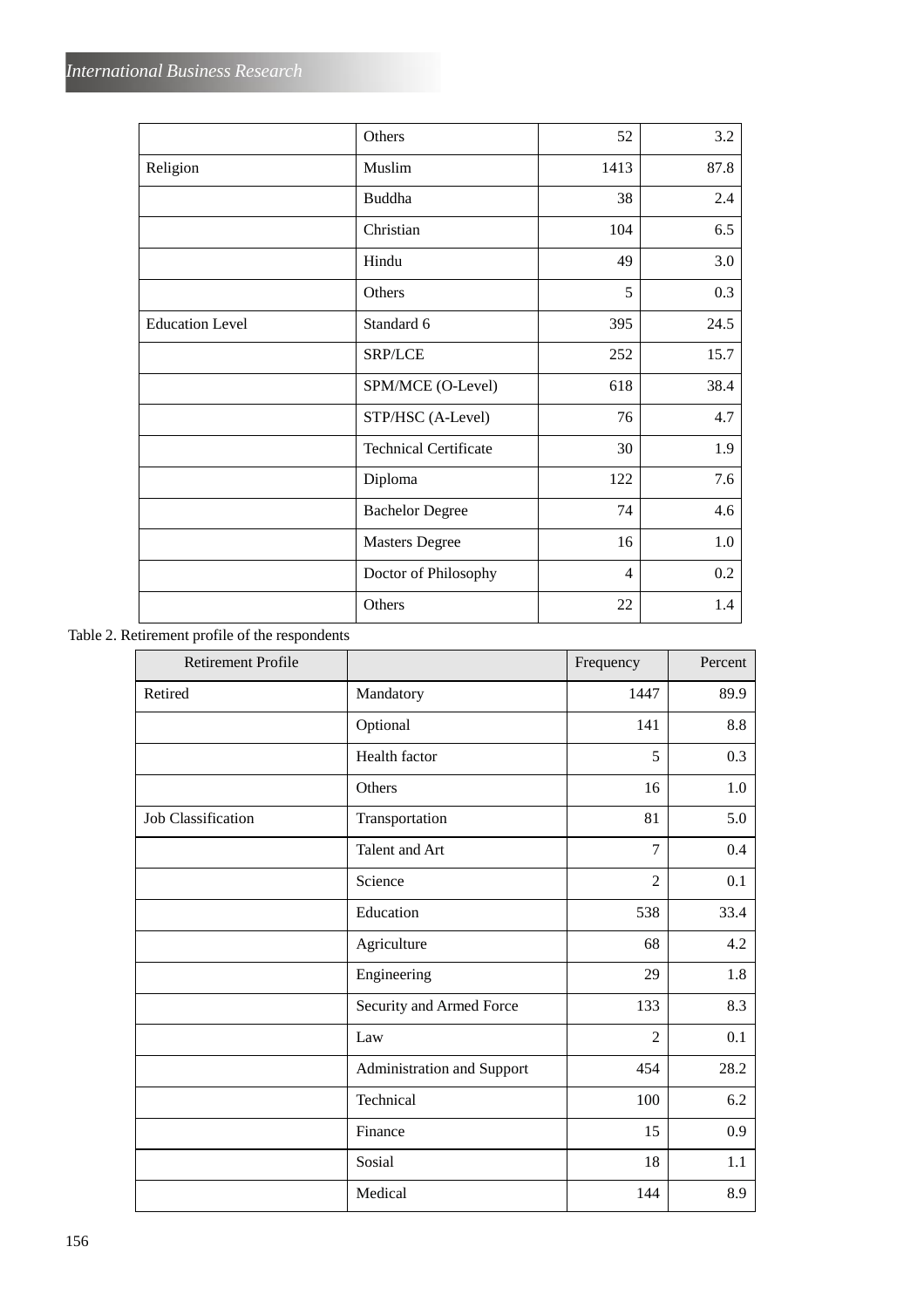|                      | Others                   | 18             | 1.1      |
|----------------------|--------------------------|----------------|----------|
| <b>Last Position</b> | <b>Officer Assistant</b> | 55             | 3.4      |
|                      | Nurse                    | 58             | 3.6      |
|                      | General Employees        | 179            | $11.1\,$ |
|                      | Teacher                  | 483            | 30.0     |
|                      | Director                 | 27             | 1.7      |
|                      | Development Assistant    | 3              | 0.2      |
|                      | Admin Assistant          | 195            | 12.1     |
|                      | Officer                  | 58             | 3.6      |
|                      | Admin Officer            | 24             | 1.5      |
|                      | Medical Instructor       | 1              | 0.1      |
|                      | Clerk                    | 31             | 1.9      |
|                      | Matron                   | 9              | 0.6      |
|                      | Supervisor               | 33             | 2.1      |
|                      | Hospital Assistant       | 42             | 2.6      |
|                      | Policeman                | 41             | 2.5      |
|                      | Technician               | 117            | 7.3      |
|                      | Operator                 | 9              | 0.6      |
|                      | Driver                   | 59             | 3.7      |
|                      | Attendant                | 37             | 2.3      |
|                      | Army                     | 65             | 4.0      |
|                      | <b>KEMAS Officer</b>     | 1              | 0.1      |
|                      | State Assembly (ADUN)    | 3              | $0.2\,$  |
|                      | Media Officer            | $\overline{2}$ | 0.1      |
|                      | Health                   | $\mathbf{1}$   | 0.1      |
|                      | Fireman                  | $11\,$         | 0.7      |
|                      | Social Welfare Officer   | $\mathbf{1}$   | 0.1      |
|                      | Deputy Director          | $\overline{7}$ | $0.4\,$  |
|                      | Forestry                 | 21             | 1.3      |
|                      | Custom                   | $10\,$         | 0.6      |
|                      | Lecturer                 | 14             | 0.9      |
|                      | Auditor                  | $\overline{4}$ | $0.2\,$  |
|                      | Prison Officer           | 6              | $0.4\,$  |
|                      | <b>RELA</b>              | $\overline{2}$ | 0.1      |
|                      |                          |                |          |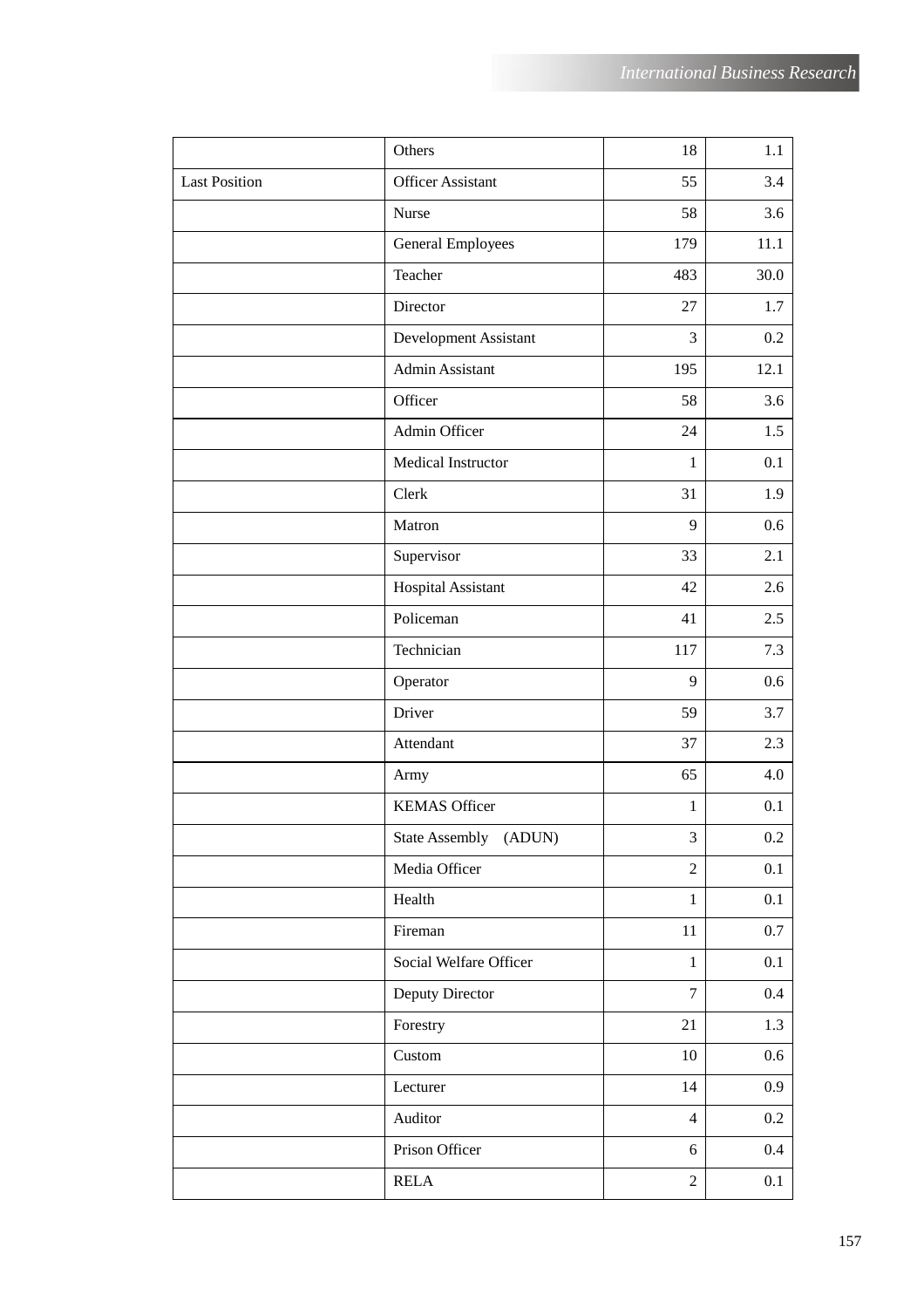| Living with | Spouse (Husband/Wife) | 1240 | 77.1 |
|-------------|-----------------------|------|------|
|             | Children              | 104  | 6.5  |
|             | Family/Extended       | 183  | 11.4 |
|             | Alone                 | 76   | 4.7  |
|             | Senior citizen homes  | 5    | 0.3  |
|             | Welfare homes         |      | 0.1  |

# Table 3. Income status of the respondents

| <b>Income Status</b>            |                                | Frequency | Percent |
|---------------------------------|--------------------------------|-----------|---------|
| <b>Income Sources</b>           | Pension only                   | 1405      | 87.3    |
|                                 | Children/Family                | 73        | 4.5     |
|                                 | <b>Business</b>                | 63        | 3.9     |
|                                 | Investment:<br>ASN/ASB/Saham   | 23        | 1.4     |
|                                 | Others                         | 45        | 2.8     |
| Pension Income                  | Less than RM 500               | 382       | 23.7    |
|                                 | RM 501-1,000                   | 581       | 36.1    |
|                                 | RM1,001-1500                   | 448       | 27.8    |
|                                 | RM1,5001-2000                  | 102       | 6.3     |
|                                 | RM2,001-2,500                  | 62        | 3.9     |
|                                 | RM2,501-3000                   | 24        | 1.5     |
|                                 | More than RM3,000              | 10        | 0.6     |
| Monthly Income                  | <b>Below RM500</b>             | 390       | 24.2    |
|                                 | RM501-1,000                    | 505       | 31.4    |
|                                 | RM1,001-1,500                  | 379       | 23.6    |
|                                 | RM1,501-2,000                  | 157       | 9.8     |
|                                 | RM2,001-2500                   | 79        | 4.9     |
|                                 | RM2,501-3,000                  | 42        | 2.6     |
|                                 | Above RM3,000                  | 57        | 3.5     |
| <b>Financial Responsibility</b> | Housing loan                   | 456       | 28.3    |
|                                 | Car loan                       | 143       | 8.9     |
|                                 | <b>Children Education Fees</b> | 255       | 15.8    |
|                                 | Others                         | 74        | 4.6     |
|                                 | None                           | 681       | 42.3    |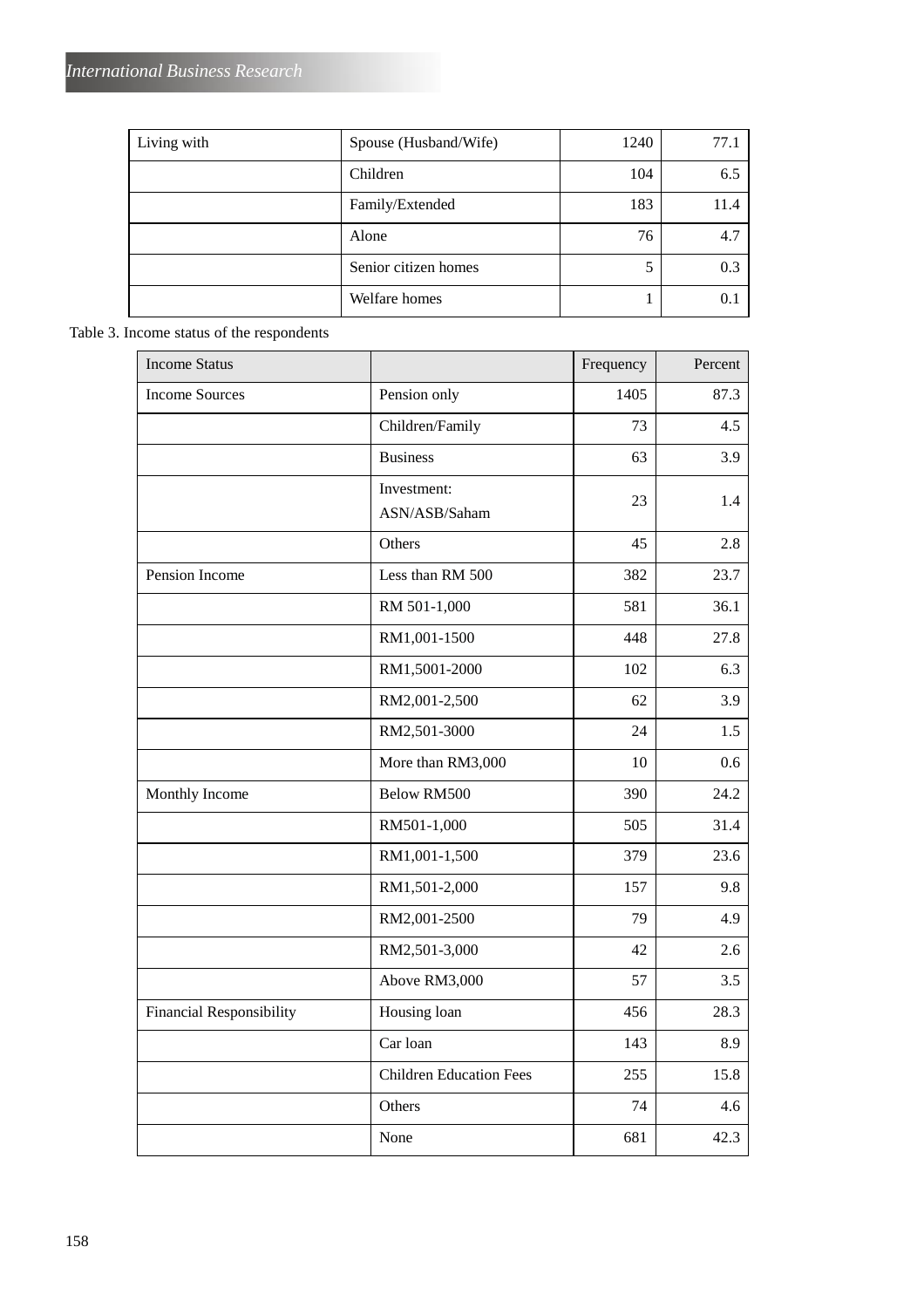| <b>Management and Business</b>    | Frequency | Percent |
|-----------------------------------|-----------|---------|
| Administration                    | 511       | 31.8    |
| Clerical                          | 344       | 21.4    |
| Finance                           | 308       | 19.1    |
| Sales and Marketing               | 140       | 8.7     |
| <b>Customer Service</b>           | 167       | 10.4    |
| Human Resource Management         | 209       | 13.0    |
| Other related knowledge           | 23        | 1.4     |
| Production and Manufacturing      | Frequency | Percent |
| Production and product Processing | 40        | 2.5     |
| Other related knowledge           | 17        | 1.1     |
| Technology and Engineering        | Frequency | Percent |
| <b>Electronic and Computer</b>    | 71        | 4.4     |
| Technology and Engineering        | 38        | 2.4     |
| Plan Design                       | 22        | 1.4     |
| <b>Building and Construction</b>  | 53        | 3.3     |
| Mechanical and Machine            | 39        | 2.4     |
| Carpentering                      | 127       | 7.9     |
| Other related knowledge           | 36        | 2.2     |
| <b>Health Services</b>            | Frequency | Percent |
| Medicine and Dentistry            | 57        | 3.5     |
| Therapy and Counseling            | 31        | 1.9     |
| Nursing                           | 29        | 1.8     |
| Other related knowledge           | 34        | 2.1     |
| Arts and Humanities               | Frequency | Percent |
| <b>English Language</b>           | 402       | 25.0    |
| Malay Language                    | 591       | 36.7    |
| Foreign Language                  | 61        | 3.8     |
| Fine Arts                         | 22        | 1.4     |
| Other related knowledge           | 12        | 0.7     |
| Law and Public Safety             | Frequency | Percent |
| Public Safety and Security        | 180       | 11.2    |
| Law, Government and Jurisprudence | 66        | 4.1     |

Table 4. Knowledge possessed by the government retirees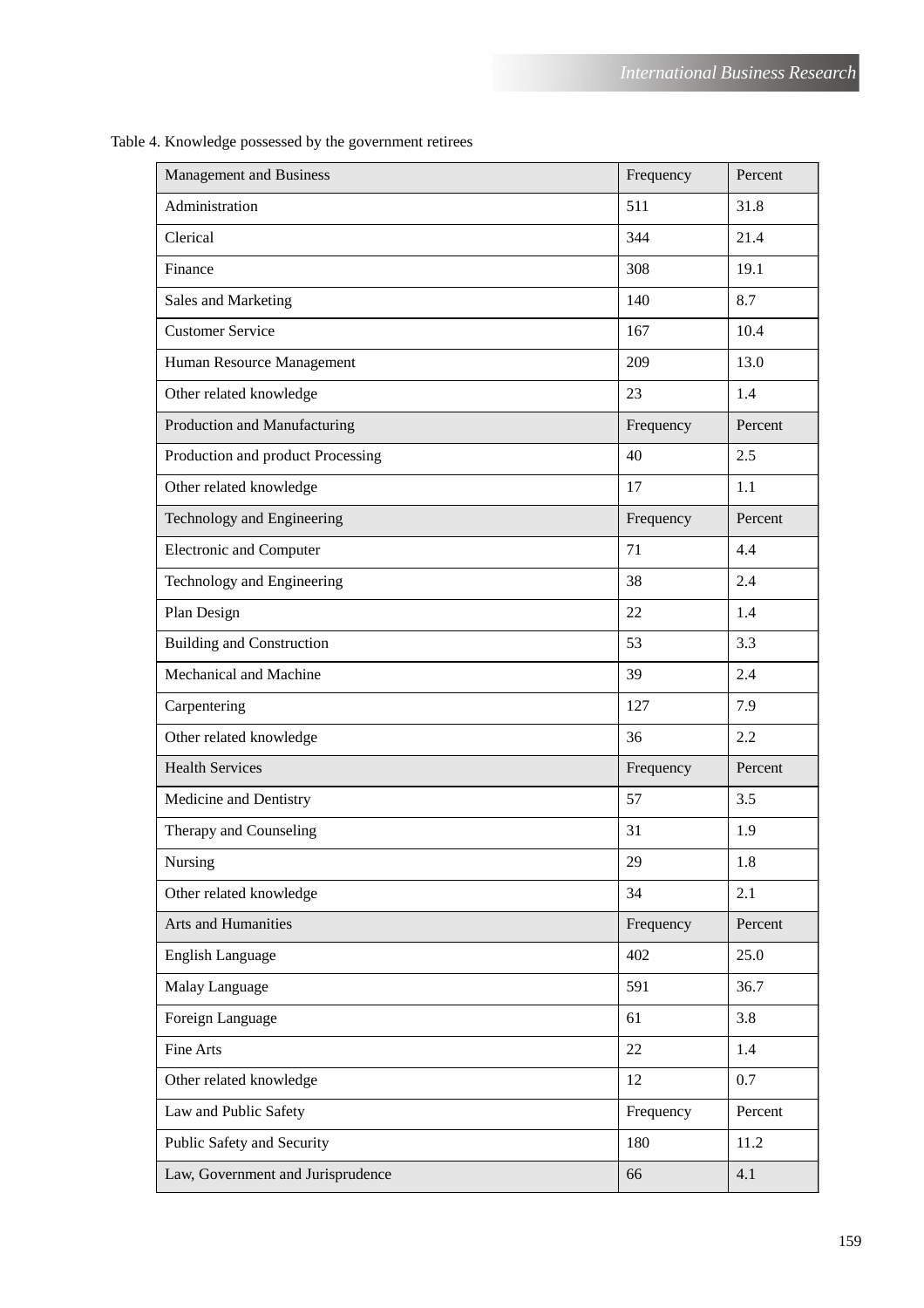| Other related knowledge     | 23             | 1.4     |
|-----------------------------|----------------|---------|
|                             |                |         |
| Communications              | Frequency      | Percent |
| Telecommunications          | 158            | 9.8     |
| Mass Media                  | 135            | 8.4     |
| Other related knowledge     | $\overline{7}$ | 0.4     |
| Transportation              | Frequency      | Percent |
| Knowledge on Transportation | 339            | 21.1    |
| Other related knowledge     | 8              | 0.5     |
| Education                   | Frequency      | Percent |
| Technical                   | 99             | 6.2     |
| Vocational                  | 88             | 5.5     |
| English Language            | 46             | 2.9     |
| Malay Language              | 188            | 11.7    |
| <b>Oral Communication</b>   | 424            | 26.4    |
| Mathematics                 | 1004           | 62.4    |
| Engineering                 | 265            | 16.5    |
| Computer                    | 28             | 1.7     |
| <b>Sciences</b>             | 114            | 7.1     |
| Arts                        | 23             | 1.4     |
| <b>Living Skills</b>        | 96             | 6.0     |
| Physical Education          | 143            | 8.9     |
| Sign Language               | 20             | $1.2\,$ |
| Home Science                | 40             | 2.5     |
| <b>Agricultural Science</b> | 17             | 1.1     |
| <b>Industrial Arts</b>      | 16             | 1.0     |
| Other related knowledge     | 67             | 4.2     |

# Table 5. Skills possessed by the government retirees

| Teaching    | Frequency | Percentage |
|-------------|-----------|------------|
| Language    | 828       | 51.5       |
| Mathematics | 355       | 22.1       |
| Religion    | 518       | 32.2       |
| Arts        | 185       | 11.5       |
| Music       | 76        | 4.7        |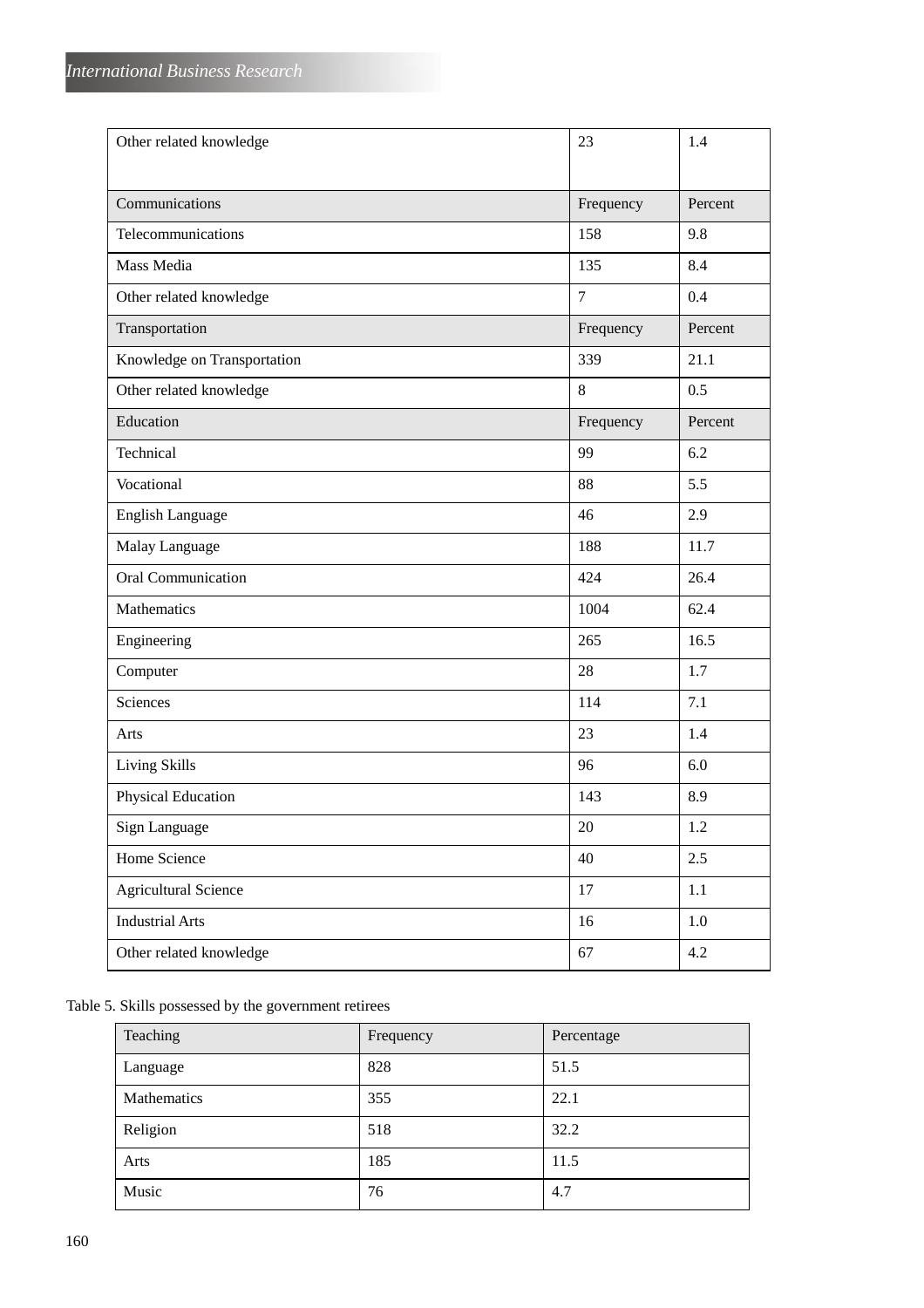| Cooking                         | 265       | 16.5       |
|---------------------------------|-----------|------------|
| Sewing                          | 142       | 8.8        |
| Agriculture                     | 389       | 24.2       |
| <b>Social Services</b>          | Frequency | Percentage |
| Counseling                      | 266       | 16.5       |
| <b>Advisory Service</b>         | 442       | 27.5       |
| Care Service                    | 174       | 10.8       |
| <b>Charitable Organizations</b> | 454       | 28.2       |
| Volunteer Service               | 461       | 28.7       |
| Leadership Skills               | Frequency | Percentage |
| <b>Public Speaking</b>          | 406       | 25.2       |
| <b>Decision Making</b>          | 332       | 20.6       |
| Time Management                 | 439       | 27.3       |
| <b>Leading Skills</b>           | 487       | 30.3       |
| Meeting                         | 606       | 37.7       |
| <b>Task Delegation</b>          | 439       | 27.3       |
|                                 |           |            |
| <b>Technical Skills</b>         | Frequency | Percentage |
| <b>Basic Computer</b>           | 337       | 20.9       |
| <b>Advanced Computer</b>        | 29        | 1.8        |
| <b>Transport Repairing</b>      | 50        | 3.1        |
| Machine Repairing               | 121       | 7.5        |
| Carpentering                    | 173       | 10.8       |
| Flexibility                     | Frequency | Percentage |
| <b>Stress Control</b>           | 593       | 36.9       |
| Self-Adjustment                 | 608       | 37.8       |
| Other Skills                    | Frequency | Percentage |
| Clerical                        | 329       | 20.4       |
| Health                          | 243       | 15.1       |
| Finance                         | 279       | 17.3       |
| Handicrafts                     | 81        | 5.0        |
| Crafting                        | 48        | 3.0        |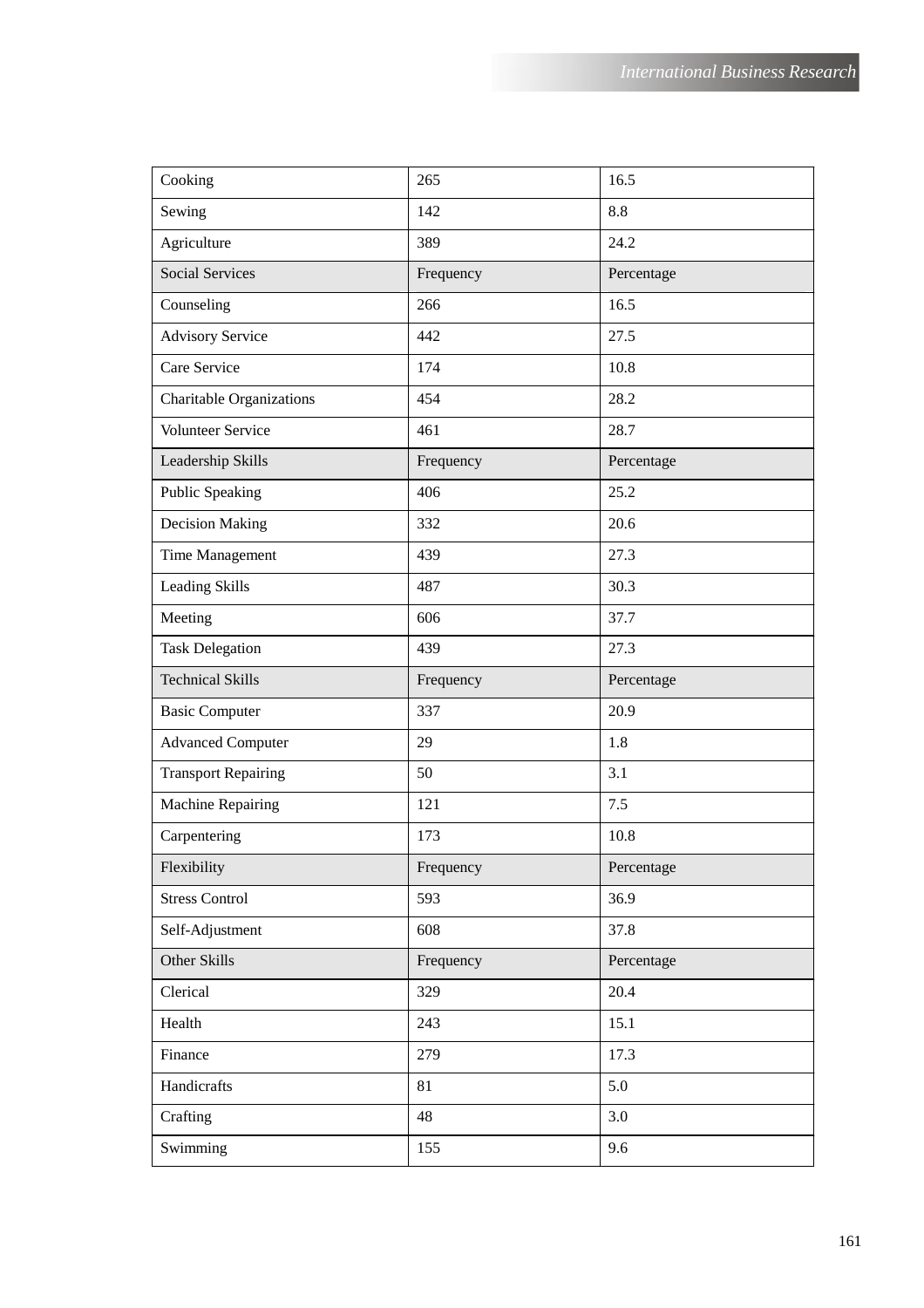Table 6. Abilities possessed by the government retirees

| <b>Cognitive Abilities</b>              | Frequency | Percentage |
|-----------------------------------------|-----------|------------|
| <b>Verbal Abilities</b>                 |           |            |
| Oral Expression                         | 928       | 57.7       |
| Written Expression                      | 808       | 50.2       |
|                                         |           |            |
| Idea Generation and Reasoning Abilities |           |            |
| Fluency of Ideas                        | 650       | 40.4       |
| Good Ideas                              | 614       | 38.2       |
| Problem Sensitivity                     | 704       | 43.8       |
| Accountability                          | 563       | 35.0       |
| Organizing Information                  | 476       | 29.6       |
| <b>Quantitative Abilities</b>           |           |            |
| Problem Comprehension                   | 609       | 37.8       |
| <b>Basic Calculation</b>                | 682       | 42.4       |
| <b>Memorizing Abilities</b>             |           |            |
| <b>Task Memorization</b>                | 807       | 50.2       |
| <b>Perceptual Abilities</b>             |           |            |
| <b>Efficient Task Completion</b>        | 613       | 38.1       |
| Problem Solving                         | 566       | 35.2       |
| <b>Change Awareness</b>                 | 691       | 42.9       |
| <b>Spatial Abilities</b>                |           |            |
| Visualizing                             | 600       | 37.3       |
| Attentiveness                           |           |            |
| Pay Attention                           | 584       | 36.3       |
| Multi-tasking                           | 574       | 35.7       |

Table 7. Other characteristics possessed by the government retirees

| Job Values               | Frequency | Percentage |
|--------------------------|-----------|------------|
| Achievement              |           |            |
| <b>Utilize Abilities</b> | 907       | 56.4       |
| Good Achievement         | 712       | 44.3       |
| <b>Status</b>            |           |            |
| Self-Development         | 722       | 44.9       |